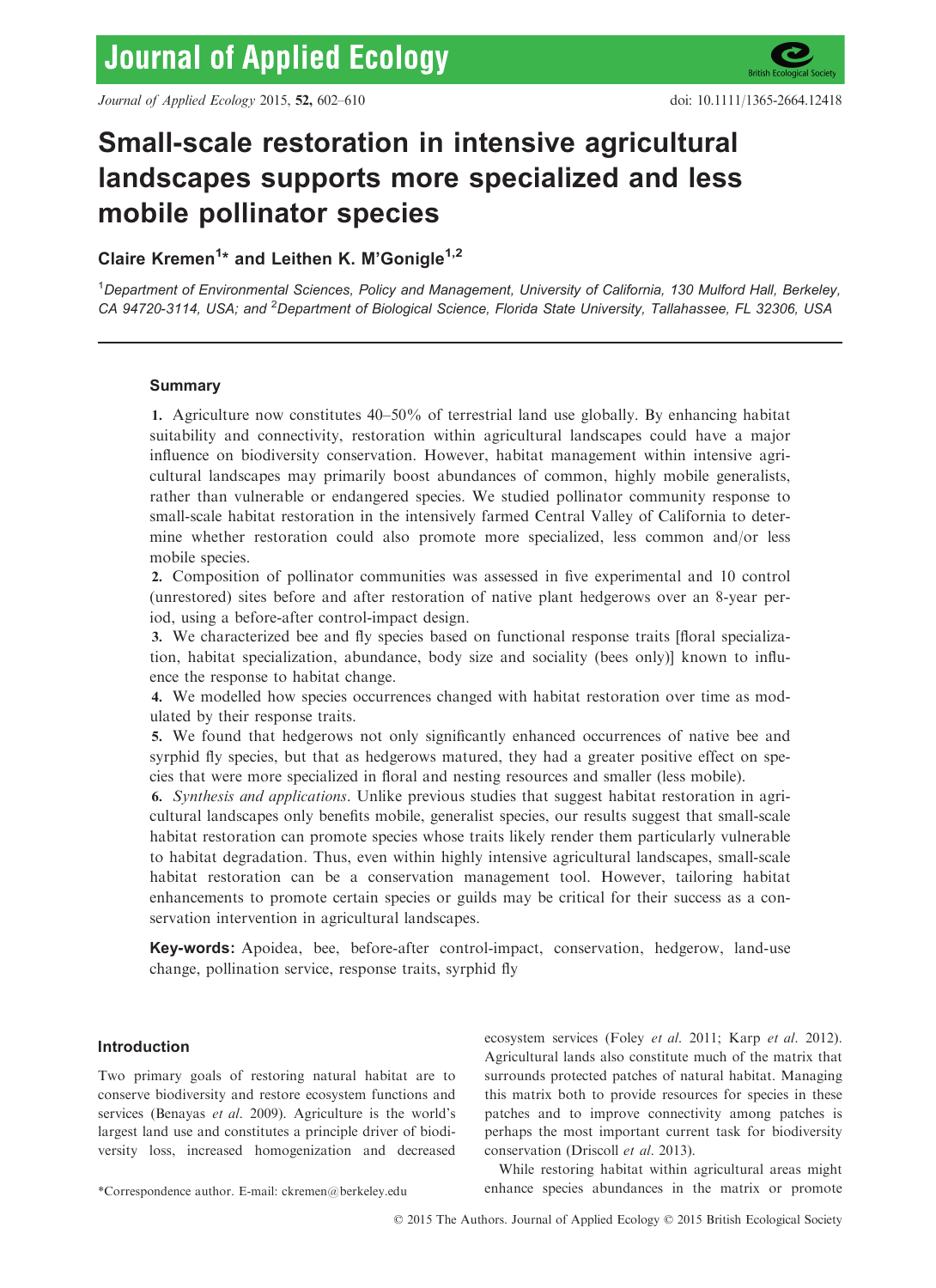movement through the matrix, such schemes are thought to primarily promote common and resilient species and thus provide few conservation benefits for species of concern (Kleijn et al. 2006). Such species, it is thought, are likely to have specific functional traits ('response traits') like high mobility and generalist habits (Ewers & Didham 2006; Schweiger et al. 2007) that permit them to survive even in intensive agricultural landscapes (Flynn et al. 2009). Thus, trait composition could be used to assess whether restoration simply bolsters populations of such species or, alternatively, promotes species that are sensitive to habitat loss, fragmentation and degradation (hereafter, 'land-use changes'). Here, we examine how restoration of native plant hedgerows in an intensive agricultural setting influences the response trait composition of flower visitor communities, as an indicator of conservation effectiveness of this technique.

For bees and syrphid flies, two dominant groups in many flower visitor communities (Morandin & Kremen 2013; Winfree et al. 2014), abundance, body size, specialization in diet or microhabitat, and sociality are response traits that are sensitive to land-use changes and might, therefore, differentiate flower visitor communities in response to restoration (i.e. reversal of land-use changes). Abundance was the single most important trait influencing persistence in a study of bees and flies (Winfree et al. 2014), while population size, but not habitat area, was related to persistence in a solitary bee species (Franzén & Nilsson 2010). Diet specialization was associated with sensitivity to land-use changes for both bees (Bartomeus et al. 2013; Burkle, Marlin & Knight 2013; but see Williams et al. 2010) and syrphid flies (Schweiger et al. 2007). Microhabitat specialization also influenced flower visitor response to land-use changes. In flies, Schweiger et al. (2007) found that larval habitat specialists (i.e. living on water plants or in the root zone of trees) were most sensitive to land-use changes. In bees, several studies found that cavity nesters were more affected by land-use changes (Williams et al. 2010; Burkle, Marlin & Knight 2013; but see Bartomeus et al. 2013), as are above-ground nesters that either used existing cavities or excavated their own nests (Williams et al. 2010).

Body size, sociality and parasitism displayed conflicting responses to land-use changes in different studies. Body size is a proxy for mobility in bees (Greenleaf et al. 2007) and flies (Schweiger et al. 2007). Larger-sized individuals may be more resilient to land-use changes because they can disperse further through inhospitable landscapes in search of resources. However, large-bodied species may also have larger resource needs and smaller population sizes, reducing their resilience to land-use changes. These opposing tendencies may explain the wide variation found in the responses of body size to land-use changes which include non-significant for bees (Williams et al. 2010), significant positive for bees (Larsen, Williams & Kremen 2005; Bartomeus et al. 2013) and significant negative for

bees (Jauker *et al.* 2013) and flies (Ockinger *et al.* 2010). Social bees responded more strongly to land-use changes than solitary bees in several studies (Williams et al. 2010; Bommarco et al. 2010), but others found no effect of sociality (Bartomeus et al. 2013) or effects that varied by bee family (Jauker et al. 2013). Cleptoparasitic bees, which are generally specialized on their hosts and are considered to occur at a higher trophic level because they feed on the nest provisions and/or larvae of other bees (Bommarco et al. 2010), were found to be more sensitive to land-use changes than non-parasitic bees in one study (Burkle, Marlin & Knight 2013), but less sensitive in another (Jauker et al. 2013). These discrepancies among studies may reflect not only true differences among study systems, but also methodological differences, such as coding of qualitative traits.

While many studies have examined how traits of flower visitor communities change as communities disassemble in response to land-use changes (e.g. Steffan-Dewenter & Tscharntke 2000; Larsen, Williams & Kremen 2005; Schweiger et al. 2007; Bommarco et al. 2010; Bartomeus et al. 2013; Burkle, Marlin & Knight 2013; Winfree et al. 2014), only a few studies have used a trait-based approach to examine how restoration influences the reassembly of flower visitor communities (Alanen et al. 2011; Merckx, Marini & Feber 2012). If restoration in intensive agricultural landscapes merely promotes common generalist species, then we would expect to see increases in mean occurrence (i.e. presence) of species between restored and unrestored sites, but no relative increases in the occurrence of species that are more sensitive to land-use changes. Here, we present results from a long-term restoration study. Specifically, we examine (i) how restoration of native plant hedgerows within an intensive agricultural landscape in California's Central Valley influences species occurrences of bees and flies and (ii) how these effects on species occurrences are modulated by response traits. We predict that hedgerows promote species more sensitive to land-use changes and thus will disproportionately increase occurrence of species that have some or all of the following response traits: (i) less abundant, (ii) narrow larval and/ or adult diet breadths, (iii) cavity-nesting bees, (iv) large body size for bees (based on Larsen, Williams & Kremen 2005 from the same study region), (v) small body size for flies and (vi) parasitic bees. We predict no difference in sociality for bees, however, since in our study system, some social bees are least responsive to agricultural intensification (i.e. *Halictus* and *Lasioglossum*), whereas others (Bombus) are most sensitive to agricultural intensification (Larsen, Williams & Kremen 2005; see also Jauker et al. 2013). If hedgerows promote species with these response traits disproportionately relative to controls, then hedgerows may be partially reversing the community disassembly that has occurred in response to agricultural intensification in this region (Kremen, Williams & Thorp 2002; Larsen, Williams & Kremen 2005).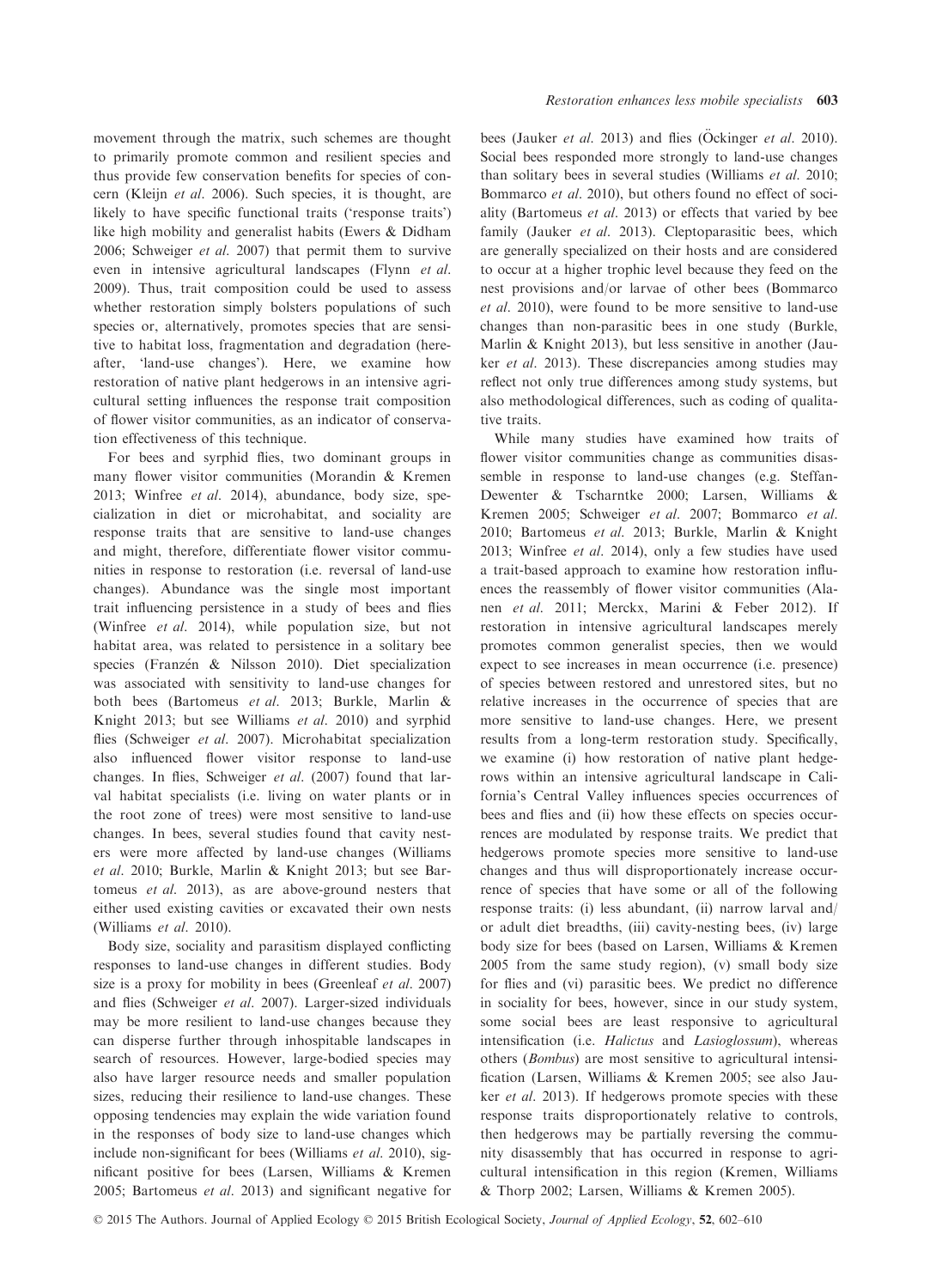# Materials and methods

#### STUDY LANDSCAPE AND SAMPLING

Our study landscape, located in the Central Valley of California (Yolo County), is an intensively managed agricultural landscape comprised principally of conventional row crops, vineyards and orchards (Fig. 1a). The 1-km buffers around our sites contained on average  $\leq 0.6 \pm 0.2\%$  (SE) natural habitat cover; thus, these areas are examples of 'cleared landscapes' (sensu Tscharntke et al. 2005). We utilized a before-after control-impact (BACI) design (Underwood 1994) to assess the impact of hedgerows on pollinator communities, as recommended for evidence-based assessment of conservation and agri-environment management schemes (Potts et al. 2006). We selected five farm edges to be restored and paired these with 10 control sites that would not be restored. As recommended, we selected a larger number of controls than restoration sites ('beyond BACI', Underwood 1994).

Monitoring began in 2006 prior to restoration and continued through 2013. Hedgerows were planted in 2007 or 2008 with native perennial shrubs and trees (e.g. Cercis occidentalis, Ceanothus spp., Rosa californica, Heteromeles arbutifolia, Sambucus mexicana, Eriogonum spp., Baccharis spp., Salvia spp. and others). Hedgerows are approximately 350 m long and 3–6 m wide, bordering an irrigation ditch or slough and adjacent to large (c. 80 acre) crop fields. After initial planting, hedgerows were irrigated and weeded for 3 years until well-established (see Fig. 1b and 1c for an example of a restoration site prior to and 6 years post-restoration).

Control sites (Fig. 1a) were selected to roughly match conditions surrounding paired restoration sites, including adjacency to an irrigation ditch or slough and similar crop system (row, orchard, pasture or vineyard), within the same landscape context (i.e. within 1–3 km of the restoration site, but >1 km from all other study sites to maintain independence). Controls reflect the variety of potential conditions on edges of crop fields that could be restored (see Fig. S1, Supporting information). Such edges may at times be tilled, treated with pesticides or left alone; plants on these edges include predominantly non-native forbs and grasses, with occasional shrubs and trees. The most common flowering plants at these sites are the non-native weeds: Convolvulus arvensis, Brassica spp., Lepidium latifolium, Picris echioides and Centaurea solstitialis. Many of these weeds also occurred at restoration sites.

We sampled flower visitor communities at each site a minimum of three times between April and August each year, except for two sites which were sampled only twice in the first year (Table S1). For logistical reasons, no sampling was conducted in 2010. In each sample round, sites were sampled in random order during allowed weather conditions, which were bright overcast to clear skies, wind speed  $\leq 2.5$  m s<sup>-1</sup>, temperature  $\geq 21$  °C. Beginning in the morning, all flower visitors that contacted the reproductive parts of the flower (except Apis mellifera) were netted along a 350-m transect for 1 h, pausing the timer while handling specimens and recording the plant species on which each specimen was collected. Honeybees (A. mellifera) were not collected because their abundance is determined largely by the placement of hives throughout the region by bee-keepers. Here, we focus our analyses on the two most abundant and effective wild pollinator groups in the data set: bees and syrphid flies (representing 47% and 20% of records, respectively). Bee specimens were identified to species or morpho-species by expert taxonomist Dr. Robbin Thorp (Professor Emeritus, University of California, Davis), and syrphid specimens were identified to species by expert taxonomist Dr. Martin Hauser (California Department of Food and Agriculture).

#### RESPONSE TRAITS

Qualitative traits for bees included sociality, nesting location and nesting habit. Following Burkle, Marlin & Knight (2013), we classified bees as social (including primitively social to eusocial), solitary or cleptoparasitic, based on Michener (2000). Following Williams et al. (2010), we classified nesting location as above- or below-ground or mixed and nesting habit as constructing a nest (excavator) or using a pre-existing cavity



Fig. 1. Study region and sites. (a) Location of hedgerow and control sites in California (inset) and surrounding land cover (Data available from the U.S. Geological Survey, National Aerial Imagery Program). Green dots are restored sites and blue are control sites. (b) A hedgerow site prior to restoration. (c) Same site 6 years post-restoration.

© 2015 The Authors. Journal of Applied Ecology © 2015 British Ecological Society, Journal of Applied Ecology, 52, 602–610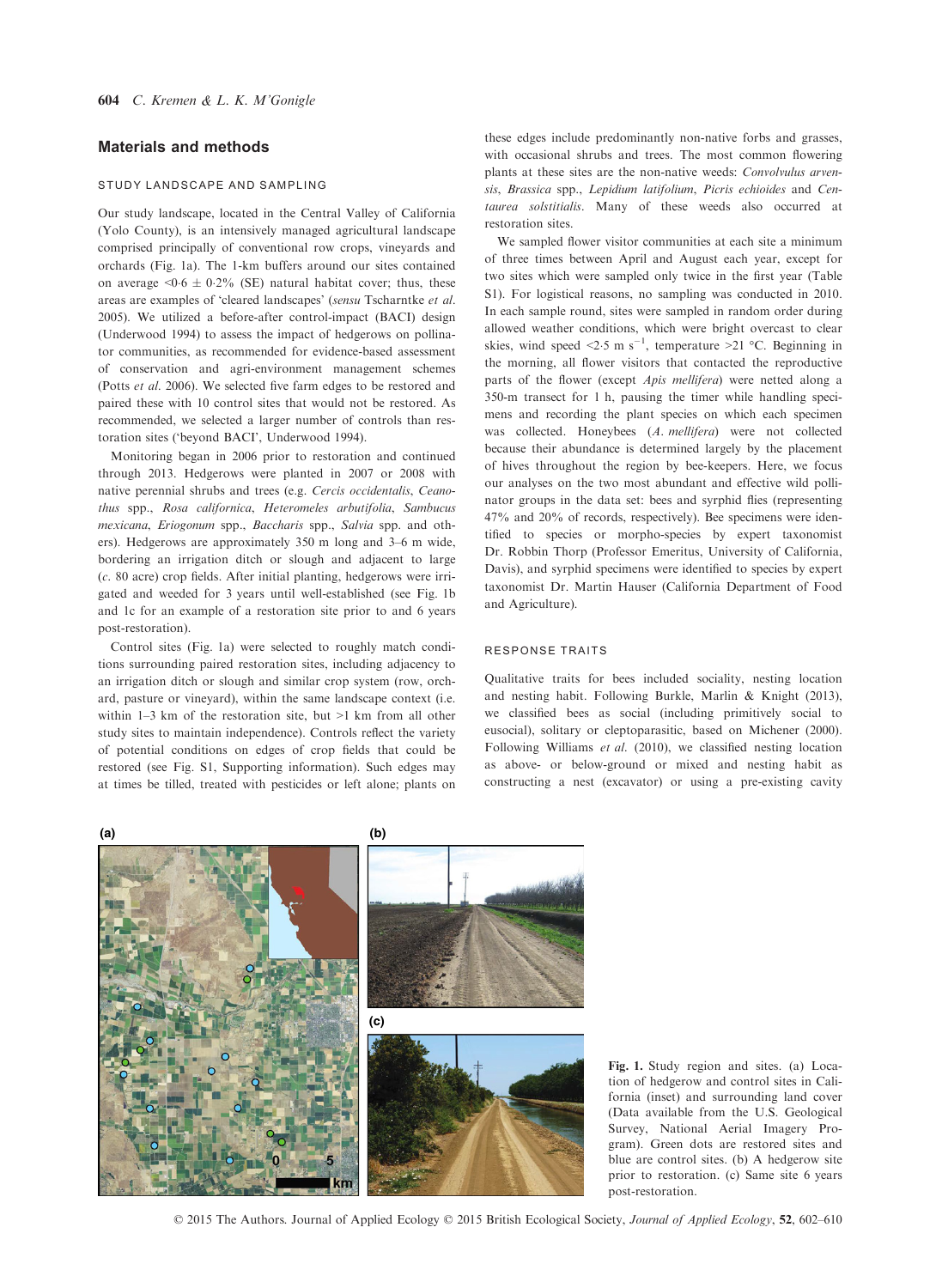(renter). Nesting location was based on Krombein et al. (1979), Michener (2000), Cane, Griswold & Parker (2007), Sheffield et al. (2011), and nesting habit was based on Michener (2000). Cleptoparasitic bees were not scored for nesting habit since they do not collect pollen or construct nests. For flies, we assessed the type of larval diet (aphids, detritus/bacteria, oozing tree sap, rotting cactus), but dropped the latter two classes because they were utilized by only one species each. Fly traits were provided by taxonomists Dr. Martin Hauser (California Department of Food and Agriculture) and Dr. Francis Gilbert (University of Nottingham).

Quantitative traits for bees and flies included mean body size, abundance and floral resource specialization. We used intertegular distance for bees and wing length for flies as proxies for mobility (Greenleaf et al. 2007; Rotheray et al. 2014), measuring from one to five specimens under a dissecting microscope. We calculated floral resource specialization and abundance, using not only the data from this study, but also data collected in the same study area on an additional 56 hedgerow and control sites using identical sampling methods during the same sample years (Morandin & Kremen 2013). For floral resource specialization, for each pollinator species in our data, we calculated the metric  $d'$ , which measures the deviation of the observed interaction frequency from a null model in which all partners interact in proportion to their abundances (Bluthgen, Menzel & Bluthgen 2006); thus, it is not confounded with abundance as is linkage (Winfree et al. 2014). It ranges from 0 for generalist species to 1 for specialist species. Body size metrics and abundance were log-transformed.

For syrphid flies, larval diet is entirely distinct from adult floral resource use; thus, larval diet type and  $d'$  provide non-overlapping information. However, for bees, measurements of  $d'$  include floral visits both for pollen to provision larvae and for nectar and pollen for adult food, reflecting both larval and adult diet breadth. We therefore used only  $d'$  and not assessments of lecty classes (specialization in larval diet of bees within plant taxa), since these traits would constitute overlapping measurements. Since  $d'$  is measured from our network data, it is available for all of our bee species, whereas data on lecty are poor or absent for a number of our species.

We were able to measure or obtain all traits for 80 of 97 bee species in our data set (Table S4) and for 26 of 30 syrphid fly species (Table S5).

#### ANALYSES

To evaluate the effect of habitat restoration over time on bee communities and traits, we model species occurrence data (presence = 1 or absence = 0 of species at a given site and sample date) as a function of the number of years post-restoration (ypr) for a particular site in a particular year. ypr values for restoration sites begin at 0 and increase each year following restoration, but remain at 0 for controls in all years. Thus, sites restored in 2007 have a value of  $ypr = 0$  in 2006 and 2007 and a value of 6 in 2013. Use of the continuous ypr variable permits more flexibility in analyses then a classic before–after coding scheme. The before–after coding is better suited for analysing a pulse disturbance, whereas we studied a press disturbance (the maturation of hedgerows and their effects on flower visitor communities and traits). Further, since different sites were restored in different years, the ypr variable permits us to isolate changes associated with restoration from annual fluctuations in insect population dynamics.

Bee and syrphid fly data sets were analysed separately. In order to maximize the number of species that could be included in analyses, we first analysed each trait separately (see also Williams et al. 2010) and then considered the subset of species with full trait data in a multitrait analysis. All quantitative traits were centred and scaled  $((u - \hat{u})/2$  SD) to facilitate comparison of effect sizes (Gelman & Hill 2006, p. 54). All analyses were conducted in <sup>R</sup> v. 3.1.1. (R Core Team 2013) using 'LME4' (Bates et al. 2014).

For single-trait analyses, we used generalized linear mixed effect models with a binomial error and a logit link function to model species occurrences for each site and date, with ypr (years post-restoration), a trait and the interaction between ypr and that trait as fixed effects. We were specifically interested in this interaction because, for a given trait, a significant interaction indicates that restoration differentially affects species differing in that trait. Site, species and year were all included in each analysis as random effects. Using Akaike information criterion (AIC) values, we compared each single-trait model to a 'no-trait' model based on the same species set (the subset of species analysed for that trait), constructed as before but with only ypr included as a fixed effect. Comparison of these two AIC values enabled us to assess whether the trait or its interaction with *ypr* contributed substantially to the model. We considered models with  $\triangle AIC \leq 4$  to be equivalent (Burnham & Anderson 2002).

Using the same basic model structure, we also constructed multitrait models using the subset of species for which we had a complete set of trait values. Here, we included each trait and an interaction between that trait and  $ypr$  in a single model, with species, site and year as random effects, as above. The advantage of including all traits within the same model is that one can assess the relative importance of each trait while also accounting for their combined effects. However, since functional traits are intercorrelated (Table S2), we used variance inflation factors (VIF), calculated using the AED package (Zuur et al. 2009) to remove collinear variables from the model. We successively removed the covariate with the largest VIF exceeding 3 and recalculated VIFs until all VIFs were <3 (Table S3), following Zuur et al. (2009). This covariate set was then used in the multitrait model.

By combining data from all of our species into a single analysis and including species identity as a random effect, we were able to accomplish our goal of making inferences at the community level. While some species occurred infrequently in the data, such species only exert a small influence on the estimation of effect sizes. Analyses with infrequent species removed (defined as <than five site–date occurrences in the entire data set) produced similar results to analyses including all species, except for lack of convergence in one of the 12 analyses; therefore, we present only the analyses with all species included.

Since no species-level phylogeny of our specific taxa yet exists, we could not fully account for potential phylogenetic non-independence in our analyses. However, Bartomeus et al. (2013) recently showed that, for bees, nesting species within genus and genus within family as random effects produced essentially the same results as a more sophisticated analysis that accounted for phylogenetic non-independence using generic-level phylogenetic trees created from GenBank sequences. Therefore, we also conducted analyses nesting species within higher-order taxonomy (genus and family for bees, and genus and tribe for syrphid flies). For all single-trait models, these analyses yielded equivalent out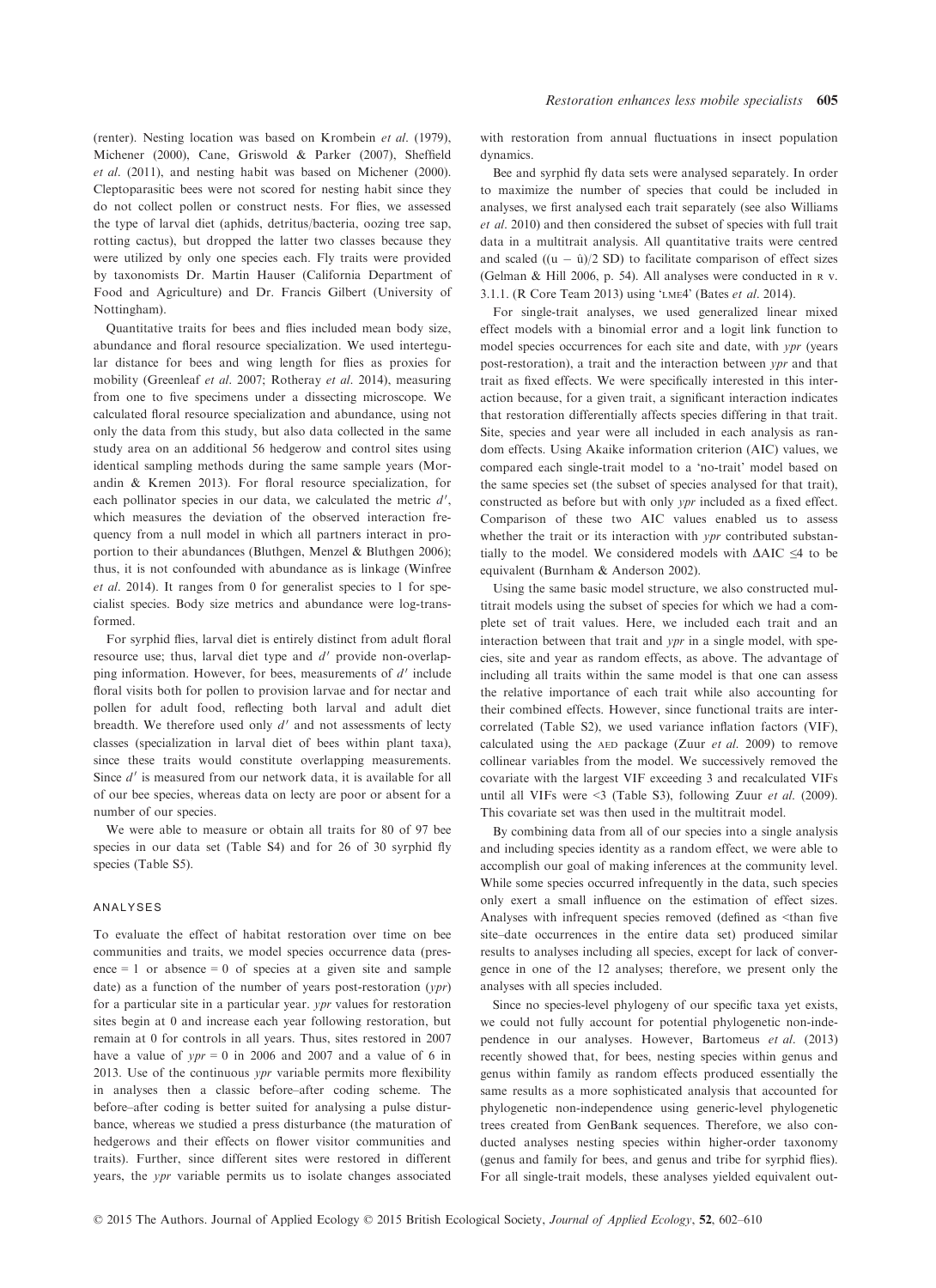comes. Multitrait models fit the data much better without the inclusion of taxonomy (i.e.  $\triangle AIC \geq 20$ ). Therefore, for all analyses, we present only the analyses without taxonomy.

### **Results**

We collected 6145 bees from 97 species resulting in 1349 occurrences (i.e. presences) and 2744 syrphid flies from 30 species in 899 occurrences (Tables S4 and S5). Species occurrences of bees and flies increased significantly with *ypr* (no-trait model, bees,  $N = 97$ , effect size for ypr  $\pm$  $SE = 0.08567 \pm 0.02653$ ,  $P = 0.00124$ ; flies,  $N = 30$ , effect size for  $ypr \pm SE = 0.14956 \pm 0.02783$ ,  $P = 7.68e-08$ ).

The addition of many of the single traits and their interactions with ypr improved models for both bees and syrphid flies (Tables 1 and 2, see  $\triangle$ AIC values). We found significant positive interactions between ypr and the level of floral specialization  $(d')$  for both bees and flies (Figs 2a and 3a), indicating that hedgerow maturation favours specialized flower visitors. For bees, ypr interacted significantly with nesting habit, favouring renters that rely on pre-existing cavities over bees that excavate their own nests (Fig. 2b). We also found that restoration favoured occurrence of above-ground-nesting bees over belowground-nesting bees (Fig. 2c), although the model including nest location was equivalent to a model without it  $(AAIC = -4)$ . We found no significant interaction for abundance, body size or sociality in bees. For flies, we also found a significant negative interaction with wing length (Fig. 3b) but no significant interactions with larval diet or abundance. Significance and trends of trait main effects are also noted in Tables 1 and 2.

Traits were intercorrelated (Table S2). Cavity-nesting bees had higher floral specialization, lower abundances and larger body size than excavators. Solitary bees were more specialized  $(d')$  and less abundant than social bees. Parasitic bees were less abundant than solitary bees but similar in floral specialization to social bees. Body size and floral specialization were positively correlated in bees. Nest location and nesting habit were non-randomly associated with each other and with sociality. In flies, aphid feeders had smaller wing sizes. Wing size was negatively correlated with abundance.

Multitrait models, adjusted to remove correlated traits using VIF (Table S3), largely supported the single-trait models (Tables 1 and 2). For bees, we again found a significant positive interaction between ypr and both floral specialization and nesting habit (favouring renters). In addition, we found a significant negative interaction between *ypr* and body size. For flies, we found only a significant negative interaction with body size (wing length) but no longer an interaction with floral specialization.

# **Discussion**

If habitat restoration chiefly benefits the common generalists that are able to survive in intensive agricultural landscapes, then we would expect to see increased occurrence of species between restored and control sites, but no increases in the occurrence of the species that are more sensitive to disturbance. In contrast, our results show that hedgerows not only significantly enhanced occurrences of native bee and syrphid fly species but differentially promoted occurrence of species with greater floral specializa-

Table 1. Bees: single- and multitrait models of species occurrence data showing Akaike information criterion (AIC) values compared to the corresponding no-trait model; effect size for the interaction between years post-restoration (ypr) and trait, standard error (SE) and P-value; and the direction of significance  $(+/-)$  if the trait's main effect was significant

| <b>Bees</b>                  | species | Number of AIC (no traits, AIC (traits, no<br>no taxonomy) | taxonomy) |       | Interaction<br>$\triangle AIC$ effect ( <i>vpr</i> *trait) SE |        | <i>P</i> -value    | Trait main<br>effect, significance<br>and trend |
|------------------------------|---------|-----------------------------------------------------------|-----------|-------|---------------------------------------------------------------|--------|--------------------|-------------------------------------------------|
| Single-trait models          |         |                                                           |           |       |                                                               |        |                    |                                                 |
| Abundance                    | 97      | 7080                                                      | 7027.9    | $-52$ | $-0.0525$                                                     |        | $0.0406$ $0.1951$  | $+$                                             |
| Nesting habit (rent)         | 82      | 6628.7                                                    | $6601-1$  | $-28$ | 0.1654                                                        | 0.0301 | 3.950E-08          |                                                 |
| Floral specialization $(d')$ | 97      | 7080                                                      | 7044.6    | $-35$ | 0.1411                                                        | 0.0229 | 7.410E-10          |                                                 |
| Body size                    | 91      | 6955.6                                                    | 6952.1    | $-4$  | 0.0297                                                        | 0.0267 | $2.662E - 01$      | $\overline{\phantom{a}}$                        |
| Sociality                    | 93      | 6966.6                                                    | 6962.8    | $-4$  |                                                               |        |                    |                                                 |
| Social                       |         |                                                           |           |       | $-0.0495$                                                     |        | $0.0754$ 5.119E-01 | $+$                                             |
| Solitary                     |         |                                                           |           |       | $-0.0241$                                                     | 0.0739 | 7.446E-01          |                                                 |
| Nest location                | 85      | 6730.6                                                    | 6726.2    | $-4$  |                                                               |        |                    |                                                 |
| Below                        |         |                                                           |           |       | $-0.1129$                                                     | 0.0321 | 4.340E-04          |                                                 |
| Mix                          |         |                                                           |           |       | $-0.0901$                                                     | 0.0499 | 7.083E-02          |                                                 |
| Multitrait model             | 80      | 6597.4                                                    | 6507.9    | $-90$ |                                                               |        |                    |                                                 |
| Abundance                    |         |                                                           |           |       | 0.0181                                                        |        | $0.0524$ 7.293E-01 | $+$                                             |
| Nesting habit (rent)         |         |                                                           |           |       | 0.1465                                                        | 0.0369 | 7.340E-05          |                                                 |
| Floral specialization $(d')$ |         |                                                           |           |       | 0.1721                                                        | 0.0328 | 1.550E-07          |                                                 |
| Body size                    |         |                                                           |           |       | $-0.1164$                                                     | 0.0347 | 7.840E-04          |                                                 |
| Sociality (solitary)         |         |                                                           |           |       | $-0.0690$                                                     | 0.0385 | 7.270E-02          |                                                 |

Bolded interaction effects are significant. Both single- and multitrait models have significant positive interactions with ypr for floral specialization and more specialized nesters (cavity nesters).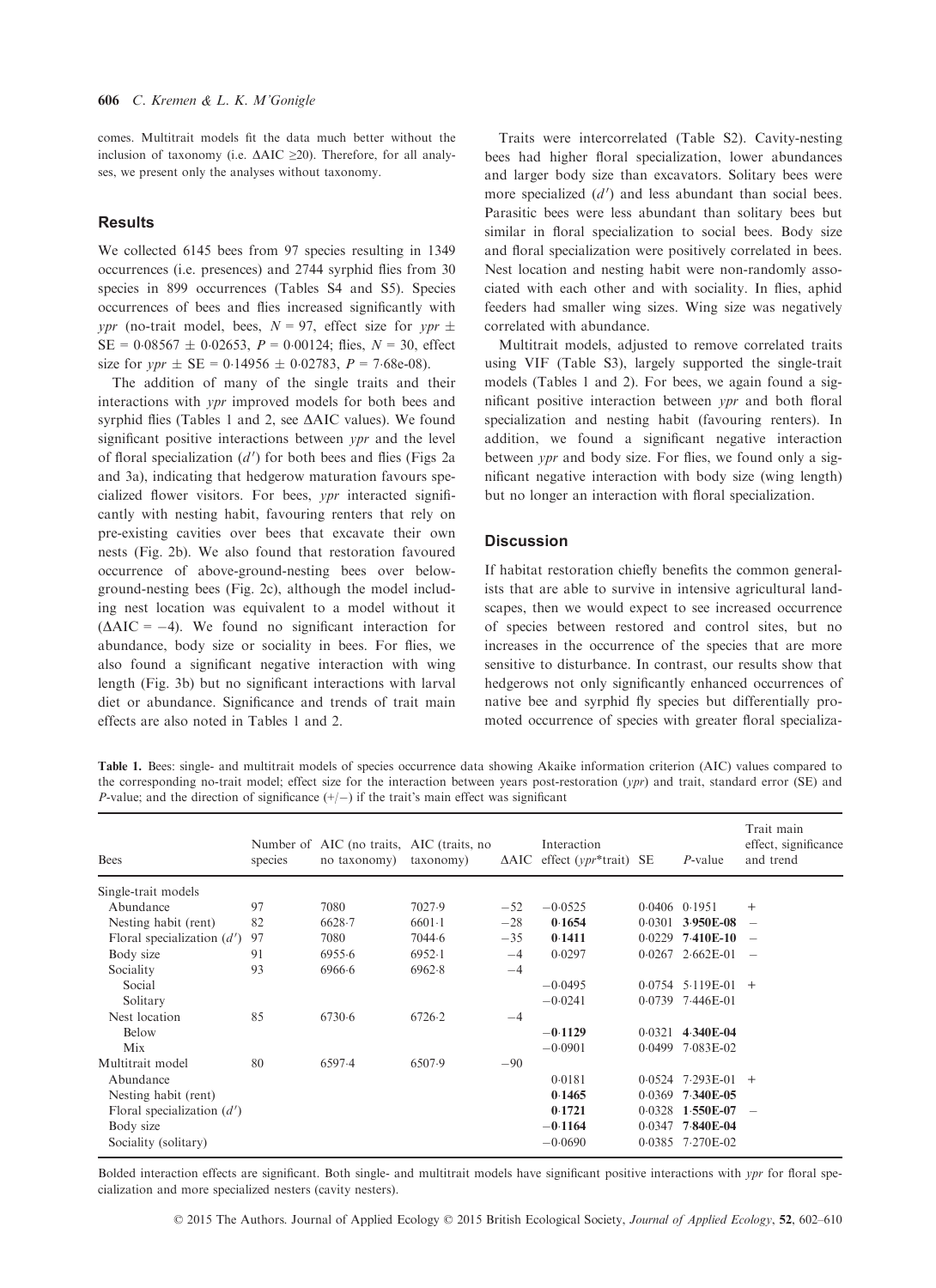Table 2. Flies: single- and multitrait models of species occurrence data showing Akaike information criterion (AIC) values compared to the corresponding no-trait model; effect size for the interaction between years post-restoration (ypr) and trait, standard error (SE) and P-value; and the direction of significance  $(+/-)$  if the trait's main effect was significant

| Flies                              | Number of<br>species | AIC (no traits,<br>no taxonomy) | AIC (traits,<br>no taxonomy) | ΔAIC  | Interaction<br>effect<br>$(\nu pr^*train)$ | <b>SE</b> | P-value      | Trait main<br>effect, significance<br>and trend |
|------------------------------------|----------------------|---------------------------------|------------------------------|-------|--------------------------------------------|-----------|--------------|-------------------------------------------------|
| Single-trait models                |                      |                                 |                              |       |                                            |           |              |                                                 |
| Abundance                          | 30                   | 5107                            | 5090.5                       | $-16$ | 0.0507                                     | 0.0365    | 0.165        | $+$                                             |
| Floral specialization $(d')$       | 30                   | 5107                            | 5102.2                       | $-5$  | 0.0755                                     | 0.0277    | $6.35E-03$   |                                                 |
| Larval diet<br>(detritus/bacteria) | 28                   | 4984                            | 4986.2                       | 2     | $-0.0020$                                  | 0.0323    | $9.51E-01$   |                                                 |
| Wing length                        | 28                   | 5070                            | 5062.3                       | $-8$  | $-0.0708$                                  | 0.0313    | 0.0238       |                                                 |
| Multitrait model                   | 26                   | 4947                            | 4930.7                       | $-16$ |                                            |           |              |                                                 |
| Abundance                          |                      |                                 |                              |       | 0.0289                                     | 0.0453    | $5.24E - 01$ | $+$                                             |
| Floral specialization $(d')$       |                      |                                 |                              |       | 0.0252                                     | 0.0332    | $4.49E-01$   | $\equiv$                                        |
| Larval diet<br>(detritus/bacteria) |                      |                                 |                              |       | 0.0384                                     | 0.0364    | 0.2904       |                                                 |
| Wing length                        |                      |                                 |                              |       | $-0.0889$                                  | 0.0361    | 0.0137       |                                                 |

Bolded interaction effects are significant. Both single- and multitrait models show a significant negative interaction between ypr and wing size. Single-trait models also show a positive interaction with floral specialization.



Fig. 2. Response of the mean occurrence of bee species with different traits to years post-restoration  $(ppr)$  based on single-trait models. Only significant relationships from Table 1 are displayed. Raw occurrence data (0 or 1 corresponding to the presence or absence of each species at each site and sample date) not shown. (a) Floral generalists vs. specialists. Five evenly spaced values of  $d'$  (specialization index from least specialized to most specialized) that fully span the range of observed values are shown. (b) Nesting habit, cavity nesters vs. excavators. (c) Nest location, above-ground, below-ground or mixed. These graphs show that as hedgerow restorations mature, they promote more specialized bees, including floral specialists and cavity nesting bees.

tion, more specialized habitat requirements (cavity nesting as opposed to ground-nesting bees) and smaller body sizes (lower mobility). These results suggest that small-scale habitat restoration within intensive agricultural landscapes has the most positive effects on species whose response traits may render them more vulnerable to habitat degradation, namely more specialized and less mobile species. (We were not able to evaluate red-listing status of these species since very few bee or syrphid species have been evaluated for threatened or endangerment status in the United States.) Thus, these plantings may be partially reversing the community disassembly that has occurred in response to agricultural intensification in this region (Kremen, Williams & Thorp 2002; Larsen, Williams & Kremen 2005).

It is important to note, however, that we did not compare communities at hedgerows with a reference natural or semi-natural community and, therefore, we cannot say to what extent hedgerows promote more specialized or less mobile species relative to the full complement of species from the region. A study on bee functional trait composition in the same biogeographic region found that farms impose strong environmental filters limiting species occurrences relative to semi-natural habitats (Forrest et al., in press). This finding, coupled with our finding of enhanced success of cavity nesters with restoration, suggests that providing shrubs and trees on farms is the key to re-establishing the cavity-nesting component of native bee communities.

We found support not only for our general hypothesis that habitat enhancements differentially promote species that may be more sensitive to disturbance, but also for some of our specific predictions on response traits. For bees, however, several specific predictions were not borne out. We predicted that hedgerows might differentially promote large-bodied species, based on previous work in this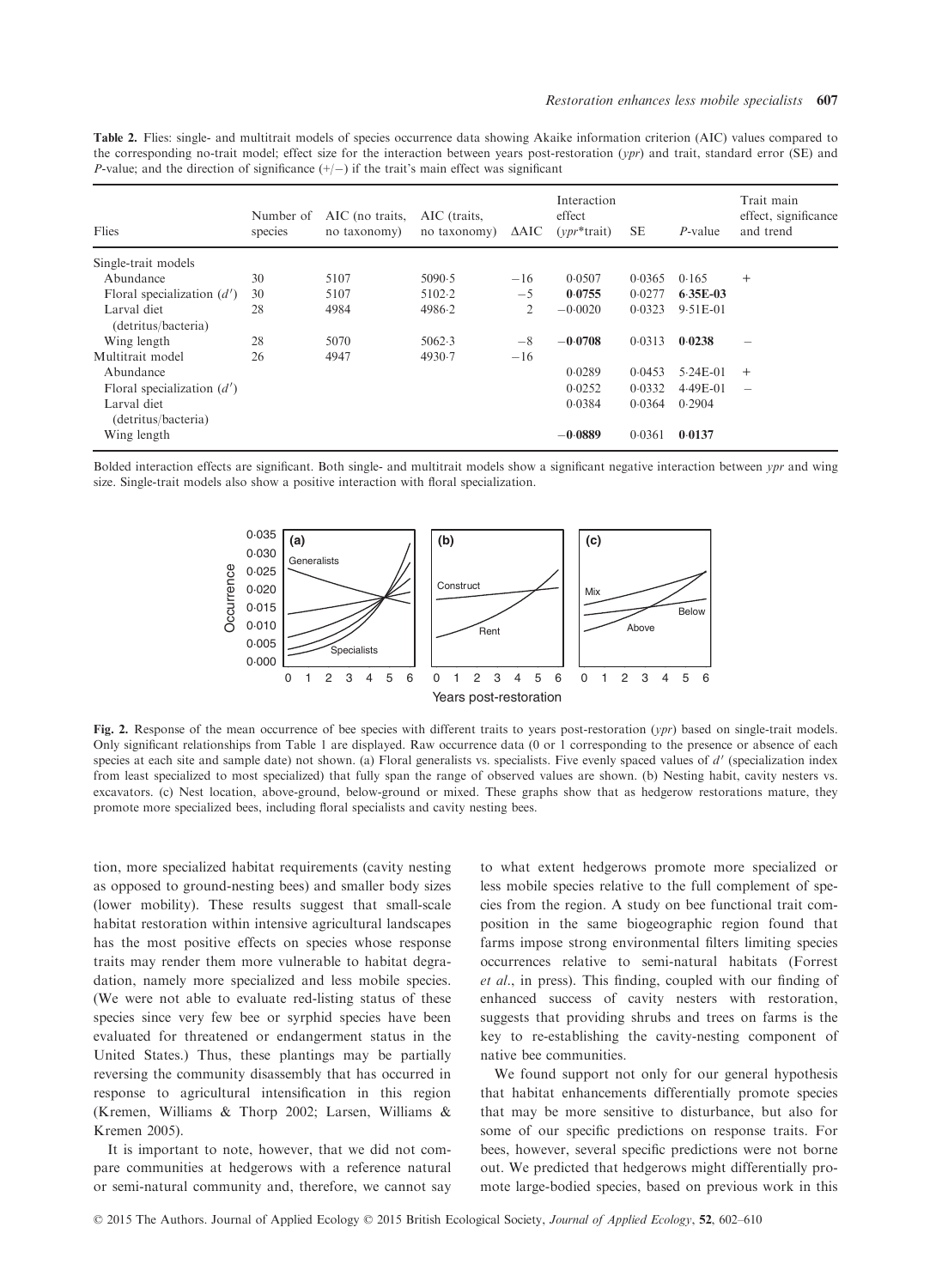

Fig. 3. Response of the mean occurrence of syrphid fly species with different traits to years post-restoration (ypr) based on single-trait models. Only significant relationships from Table 2 are displayed. Raw occurrence data (0 or 1 corresponding to the presence or absence of each species at each site and sample date) not shown. (a) Floral generalists vs. specialists. Five values of  $d'$ (specialization index from least specialized to most specialized) are modelled to cover the range of values in the data set. (b) Body size. Five values of wing size are modelled to cover the range of values in the data set. These graphs show that as hedgerow restorations mature, they promote floral specialists more than generalists and smaller-bodied (less mobile) flies more than more mobile flies.

region (Larsen, Williams & Kremen 2005). Instead, we found either no interaction with body size (single-trait analysis) or that smaller bees were promoted (multitrait analysis). However, both of the other traits that were promoted by hedgerow maturation, cavity nesting and floral specialization were strongly associated with larger body size (Table S2). These results suggest that, for bees, body size alone may not be an ideal indicator of species responses to small-scale habitat restoration, although it may be correlated or interacted with other traits (see also Bommarco et al. 2010). Also contrary to our prediction, we did not find that hedgerows differentially supported parasitic (higher trophic level) bees. Parasitic bees tend to be uncommon in our collections (2% of occurrences, Table S4), so it is possible that we are simply unable to detect such a trend, if it occurs, or that insufficient time has elapsed post-restoration for a trophic-level trend to emerge. Finally, we did not find that hedgerows differentially supported less common bee species, although cavitynesting bees tended to be less common (Table S2), and a previous study in the same area did find greater abundances of less common species at mature hedgerows (i.e. >10 years old) than at controls (Morandin & Kremen 2013).

For bees, our principle finding – that hedgerows differentially promote more specialized flower visitors with more specialized nesting requirements – was consistent between single- and multitrait analyses. The importance of both variables in the multitrait models was evident even though cavity-nesting bees also were more specialized in floral resource use (Table S2). For flies, hedgerows differentially promoted more specialized flower visitors, but only the body size effect was consistent between single- and multitrait analyses. In bees, the main

effect of hedgerow maturation became non-significant or marginally significant when traits with significant interactions were included in the single- or multitrait analyses, suggesting that hedgerows do not promote abundances of bees uniformly, but rather, a subset of bees with specific traits. In flies, the main effect of hedgerow maturation remained significant even when significant interactions were included in the models, suggesting either that our analysis failed to include some key response traits of the fly community, or that hedgerows promote the abundances of all fly species, while promoting species with certain response traits more than others. For both bees and flies, significant interactions between hedgerow status and various response traits emerged between 4 and 5 years post-restoration (Figs 2 and 3).

Some evidence suggests that the European Union's (EU's) 'agri-environment schemes', which subsidize growers to implement small-scale habitat enhancements and other presumed wildlife-friendly farm management techniques, increase species richness and abundance on farms primarily by promoting common and/or resilient species rather than uncommon or endangered species (Kleijn et al. 2006) and are effective in simple (1–20% semi-natural habitat in surrounding landscape) but not in cleared (<1% semi-natural habitat) landscapes (Scheper et al. 2013). In the United States, Farm Bill conservation programmes are the analogue to the EU's agri-environment schemes. Several of these programmes, such as the Environmental Quality Incentives Program and the Wildlife Habitat Incentives Program, include specific provisions to promote pollinator conservation through habitat enhancements like native plant hedgerows or insectary strips. Our results suggest that such programmes can promote not just common, resilient species, but also some disturbancesensitive species, even in cleared landscapes. It is important to note, however, that the hedgerow plantings we studied here were specifically designed to support flower visitor communities in the region. Plant palettes were selected using bee–flower network data from the same area (Williams et al. 2011) to obtain bee-attractive plant species that would provide a sequence of floral resources throughout the flight season. Therefore, the conservation benefits that we observed from farm-scale habitat enhancement in our study area might only be realized in other regions if planting palettes are specifically tailored for the flower visitors found there. Similar conclusions about the need for tailoring agri-environment schemes to specific conservation objectives were reached through assessments of EU agri-environment schemes (Kleijn et al. 2006).

Flower-rich patches in intensive agricultural landscapes may simply concentrate existing flower visitors from the surrounding landscape, rather than promote their population growth (Scheper et al. 2013). Studies of species abundances or occurrences cannot distinguish between concentration vs. population effects, and demographic data instead would be needed. However, several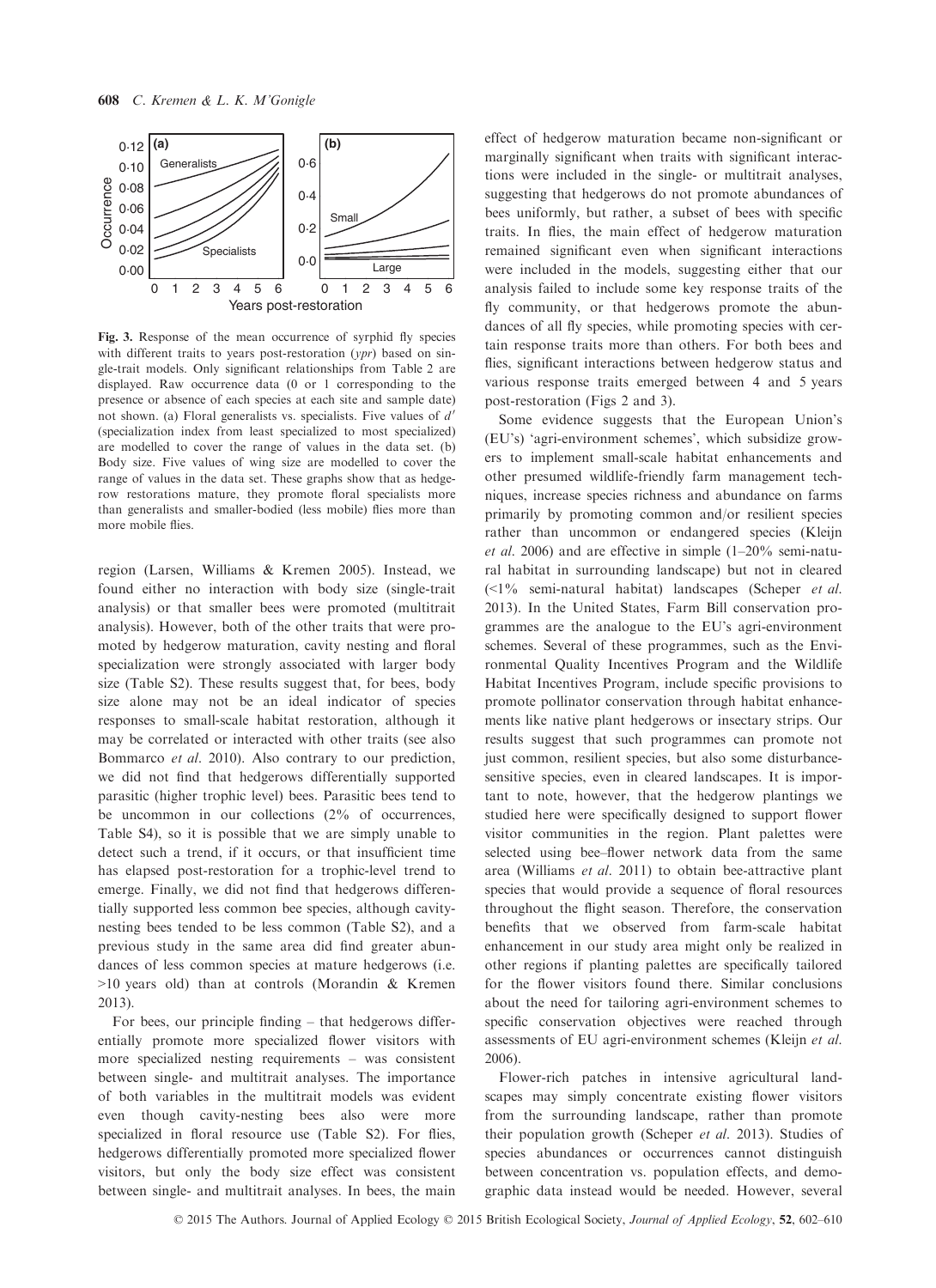lines of evidence suggest that our results are not simply due to concentration effects. First, on other native plant hedgerows in the same landscape, we observed increases, not decreases, in the abundances of flower visitors in fields immediately adjacent to hedgerows, a pattern consistent with exportation, rather than concentration, of flower visitors from hedgerows (Morandin & Kremen 2013). Secondly, in multiseason occupancy analyses of this same data set, we found that, relative to controls, hedgerows enhance rates of persistence and colonization, particularly for more specialized species, suggesting that hedgerow resources promote the establishment of populations at these sites (M'Gonigle et al. 2015).

Restoring habitat for flower visitors in agricultural landscapes might also promote important ecosystem functions and services on adjacent farm fields like pollination and pest control (Blaauw & Isaacs 2014; Morandin, Long & Kremen 2014). While some direct evidence supports a positive role of native plant restoration in promoting pest control and crop pollination in adjacent fields (Morandin & Kremen 2013; Blaauw & Isaacs 2014; Morandin, Long & Kremen 2014), it remains to be determined whether this differential effect of restoration on response traits of flower visitor communities would translate into measurable improvements in ecosystem services. Some of the favoured traits may promote pest control or pollination services in adjacent fields (i.e. small-bodied species are likely to forage nearby; aphidophagous syrphids can provide pest control), but other traits may not (e.g. floral specialists may not visit crop flowers; small species deliver less pollen per visit). Even if these particular bee and fly species are not contributing substantially to pollination or pest control services now, they could become important in the future if environmental conditions change – for example, as a result of changes in farm management, climate or altered biotic relationships (Isbell et al. 2011). Further work is needed to elucidate how small-scale restoration influences pollination services (Menz et al. 2011) via their effects on species' response and effect traits (Suding et al. 2008). Meanwhile, this study shows that these habitat enhancements provide clear conservation benefits for sensitive species in flower visitor communities, even in highly intensively managed agricultural landscapes.

#### Acknowledgements

We thank Kerry Cutler, Sara Kaiser, Christina Locke, Katharina Ullman, Hannah Wallis and others for data collection. Neal Williams, Jessica Forrest, Robin Thorp, Martin Hauser and Francis Gilbert provided trait data. Funding was provided by the Army Research Office (W911NF-11-1-0361 to C.K.), the Natural Resources Conservation Service (CIG-69-3A75- 12-253, CIG-69-3A75-9-142, CIG-68-9104-6-101 and WLF-69-7482-6-277 to the Xerces Society/C.K.), the National Science Foundation (DEB-0919128 to C.K.), the U.S. Department of Agriculture (USDA-NIFA 2012-51181-20105 to Rufus Isaacs, Michigan State University) and the Natural Sciences and Engineering Research Council of Canada (PDF to L.K.M).

# Data accessibility

Species traits: uploaded as Supporting Information.

Sites information: uploaded as Supporting Information.

Species occurrences by site and sample date: doi:  $10.5061/$ [dryad.8n4p8](http://dx.doi.org/10.5061/dryad.8n4p8) (Kremen & M'Gonigle 2015).

### References

- Alanen, E.-L., Hyvönen, T., Lindgren, S., Härmä, O. & Kuussaari, M. (2011) Differential responses of bumblebees and diurnal Lepidoptera to vegetation succession in long-term set aside. Journal of Applied Ecology,
- 48, 1251–1259. Bartomeus, I., Ascher, J.S., Gibbs, J., Danforth, B.N., Wagner, D.L., Hedtke, S.M. & Winfree, R. (2013) Historical changes in northeastern US bee pollinators related to shared ecological traits. Proceedings of the National Academy of Sciences of the United States of America, 110, 4656–4660.
- Bates, D., Maechler, M., Bolker, B. & Walker, S. (2014) lme4: linear mixed-effects models using Eigen and S4.
- Benayas, J.M.R., Newton, A.C., Diaz, A., Bullock, J.M. & Rey Benayas, J.M. (2009) Enhancement of biodiversity and ecosystem services by ecological restoration: a meta-analysis. Science, 325, 1121–1124.
- Blaauw, B.R. & Isaacs, R. (2014) Flower plantings increase wild bee abundance and the pollination services provided to a pollination-dependent crop. Journal of Applied Ecology, 51, 890–898.
- crop. Journal of Applied Ecology, 51, 890–898. Bluthgen, N., Menzel, F. & Bluthgen, N. (2006) Measuring specialization in species interaction networks. BMC Ecology, 6, 9.
- Bommarco, R., Biesmeijer, J.C., Meyer, B., Potts, S.G., Pöyry, J., Roberts, S.P.M., Steffan-Dewenter, I. & Ockinger, E. (2010) Dispersal capacity and diet breadth modify the response of wild bees to habitat loss. Proceedings of the Royal Society of London. Series B, Biological Sciences,<br>277 2075-2082
- 277, 2075–2082. Burkle, L.A., Marlin, J.C. & Knight, T.M. (2013) Plant–pollinator interactions over 120 years: loss of species, co-occurrence, and function. Science, 339, 1611–1615.
- Burnham, K.P. & Anderson, D.R. (2002) Model Selection and Multimodel Inference, 2nd edn. Springer, New York, NY.
- Cane, J.H., Griswold, T. & Parker, F.D. (2007) Substrates and materials used for nesting by North American Osmia bees (Hymenoptera: Apiformes: Megachilidae). Annals of the Entomological Society of America, 100, 350–358.
- Driscoll, D.A., Banks, S.C., Barton, P.S., Lindenmayer, D.B. & Smith, A.L. (2013) Conceptual domain of the matrix in fragmented landscapes. Trends in Ecology & Evolution, 28, 605–613.
- Ewers, R.M. & Didham, R.K. (2006) Confounding factors in the detection of species responses to habitat fragmentation. Biological Reviews of the
- Cambridge Philosophical Society, 81, 117-142.<br>Forrest, J.R.K., Thorp, R.W., Kremen, C. & Williams, N.M. (in press) Contrasting patterns in species and functional-trait diversity of bees in an agricultural landscape. Journal of Applied Ecology, doi: [10.1111/](http://dx.doi.org/10.1111/1365-2664.12433) [1365-2664.12433.](http://dx.doi.org/10.1111/1365-2664.12433)
- Flynn, D.F.B., Gogol-Prokurat, M., Nogeire, T., Molinari, N., Richers, B.T., Lin, B.B., Simpson, N., Mayfield, M.M. & DeClerck, F. (2009) Loss of functional diversity under land use intensification across multiple taxa. Ecology Letters, 12, 22–33.
- Foley, J.A., Ramankutty, N., Brauman, K.A., Cassidy, E.S., Gerber, J.S., Johnston, M. et al. (2011) Solutions for a cultivated planet. Nature, 478, 337–342. Franzen, M. & Nilsson, S.G. (2010) Both population size and patch qual-
- ity affect local extinctions and colonizations. Proceedings of the Royal Society of London. Series B, Biological Sciences, 277, 79–85.
- Gelman, A. & Hill, J. (2006) Data Analysis Using Regression and Multilevel/ Hierarchical Models. Cambridge University Press, New York, NY.
- Greenleaf, S.S., Williams, N.M., Winfree, R. & Kremen, C. (2007) Bee foraging ranges and their relationship to body size. Oecologia, 153, 589– 596.
- Isbell, F., Calcagno, V., Hector, A., Connolly, J., Harpole, W.S., Reich, P.B. et al. (2011) High plant diversity is needed to maintain ecosystem services. Nature, 477, 199–202.
- Jauker, B., Krauss, J., Jauker, F. & Steffan-Dewenter, I. (2013) Linking life history traits to pollinator loss in fragmented calcareous grasslands. Landscape Ecology, 28, 107–120.

© 2015 The Authors. Journal of Applied Ecology © 2015 British Ecological Society, Journal of Applied Ecology, 52, 602–610